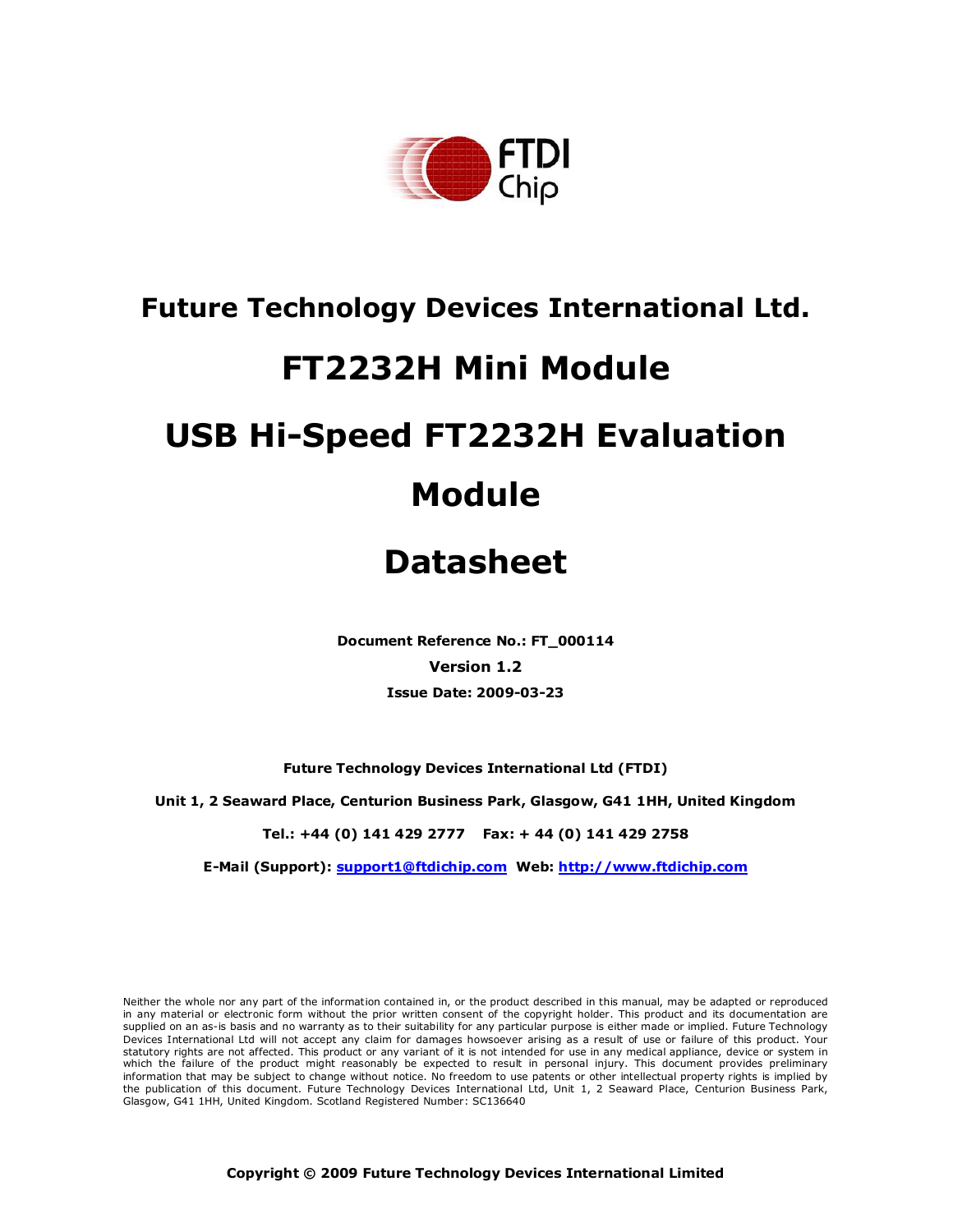

## 1 Introduction

The FT2232H Mini Module is a USB-to-serial/FIFO development module in the FTDI product range which utilizes the FT2232H USB Hi-Speed two-port bridge chip which handles all the USB signalling and protocols. It is ideal for development purposes to quickly prove functionality of adding USB to a target design. The FT2232H datasheet, **DS\_FT2232H**, is available at **http://www.ftdichip.com**,



#### Figure 1.1 - FT2232H Mini Module

The FT2232H on the Mini Module is FTDI's 5th generation of USB devices. The FT2232H is a USB 2.0 High Speed (480Mb/s) to UART/MPSSE IC. The device features two interfaces that can be configured for asynchronous or synchronous serial or parallel FIFO interfaces. The two channels can also be independently configured to use an MPSSE engine. This allows the two ports of the FT2232H to operate independently as UART/Bit-Bang ports or MPSSE engines used to emulate JTAG, SPI,  $I^2C$ , Bit-bang or other synchronous serial modes.

The FT2232H Mini Module connects the signals of the FT2232H IC to two 26-pin dual-row headers which allow easy connection PCB header sockets and ribbon cables.

The FT2232H Mini Module requires USB device drivers, available free from http://www.ftdichip.com, which are used to make the FT2232H on the Mini Module appear as a two virtual COM ports (VCP). This then allows the user to communicate with the USB interface via a standard PC serial emulation port (TTY). Another FTDI USB driver, the D2XX driver, can also be used with application software to directly access the FT2232H on the Mini Module though a DLL. This is illustrated in the Figure 1.2



Device Drivers for the FT2232H Mini Module are available free from http://www.ftdichip.com.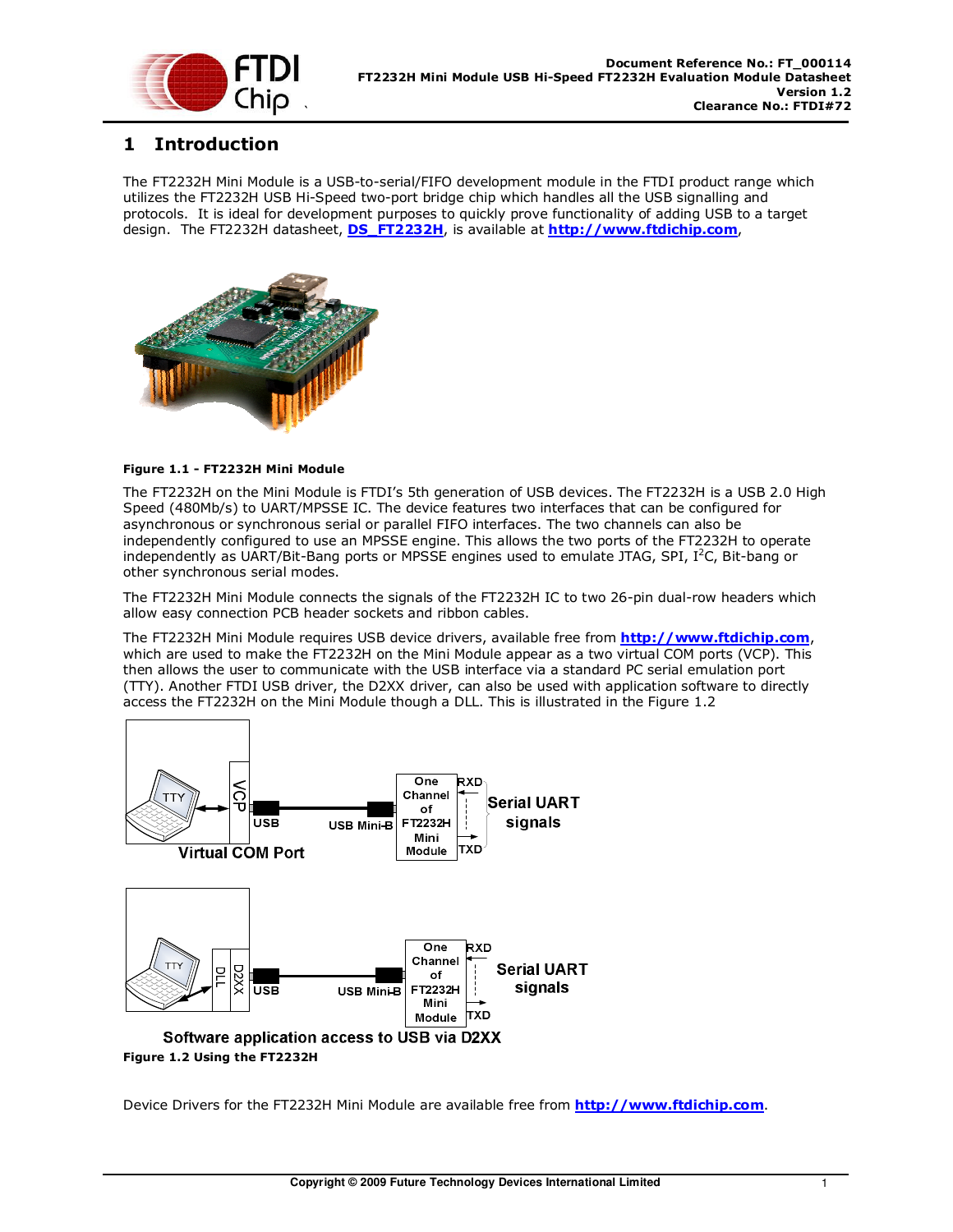

## Table of Contents

|   | 2 <sup>1</sup> |  |  |  |
|---|----------------|--|--|--|
|   |                |  |  |  |
|   |                |  |  |  |
|   | 3 <sup>1</sup> |  |  |  |
| 4 |                |  |  |  |
| 5 |                |  |  |  |
| 6 |                |  |  |  |
|   |                |  |  |  |
|   |                |  |  |  |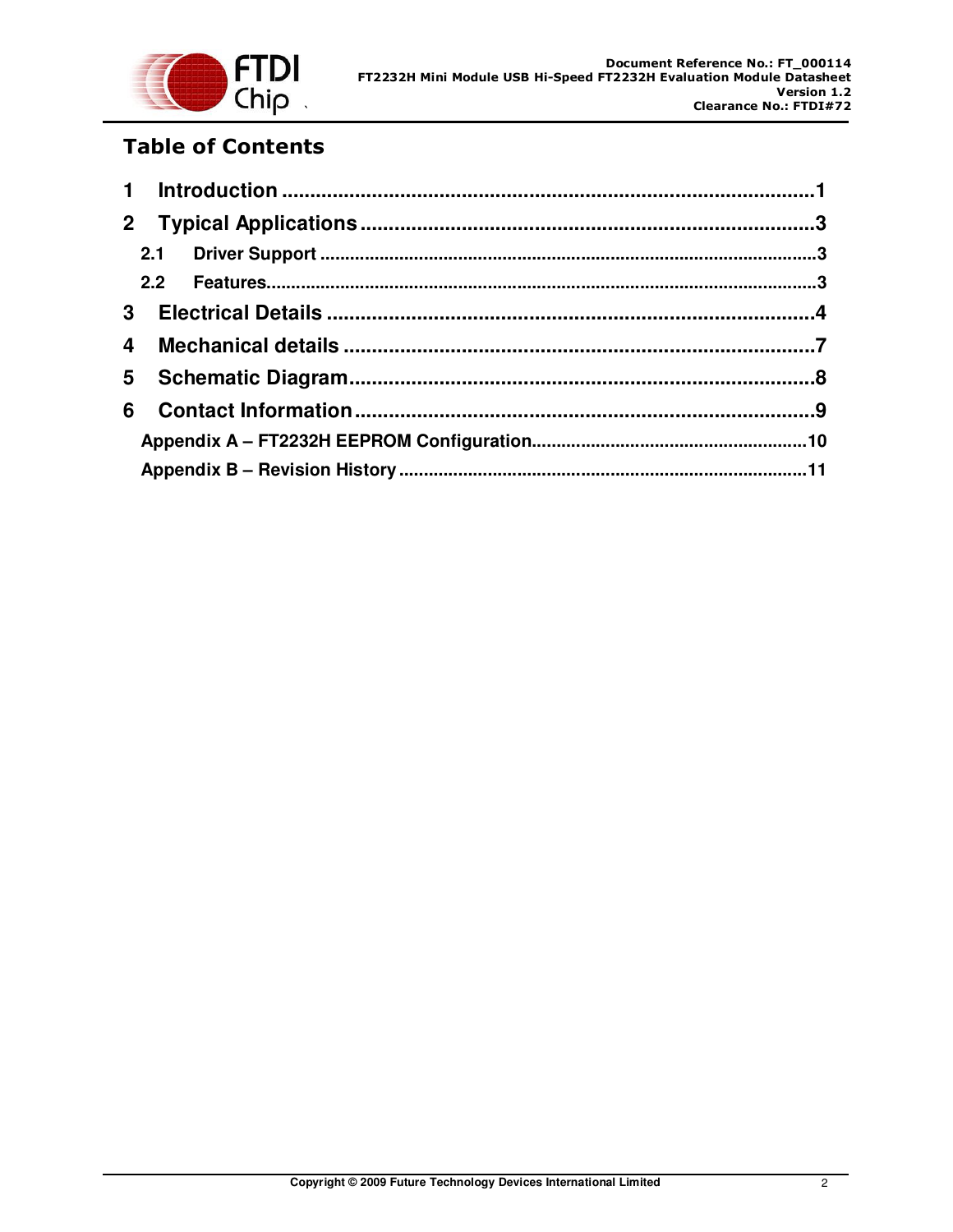

## 2 Typical Applications

- Rapid USB integration into existing electronic systems.
- Prototyping platform for USB interface on new systems.
- USB to multi-port JTAG, SPI and I<sup>2</sup>C interfaces (Two Multi-Protocol Synchronous Serial Engines available with the FT2232H)
- USB to multi-port asynchronous serial interfaces.

## 2.1 Driver Support

#### Royalty free VIRTUAL COM PORT

#### (VCP) DRIVERS for...

- Windows 2000, Server 2003, XP Server 2008
- Windows XP and XP 64-bit
- Windows Vista and Vista 64-bit
- Windows XP Embedded
- Windows CE 4.2, 5.0, 5.2 and 6.0
- Mac OS-X
- Linux (2.6.9 or later)

### Royalty free D2XX Direct Drivers (USB Drivers + DLL S/W Interface)

- Windows 2000, Server 2003, Server 2008
- Windows XP and XP 64-bit
- Windows Vista and Vista 64-bit
- Windows XP Embedded
- Windows CE 4.2, 5.0, 5.2 and 6.0
- Linux (2.4 or later) and Linux x86\_64

The drivers listed above are all available to download for free from **www.ftdichip.com**. Various 3rd Party Drivers are also available for various other operating systems - see **www.ftdichip.com** for details.

## 2.2 Features

The FT2232H Mini Module has the following features:

- USB 2.0 Hi-Speed compatible
- Reduced development time
- Rapid integration into existing systems
- USB powered no external power supply needed
- Based on the USB Hi-Speed FT2232H device
- Entire USB protocol handled by USB module
- Small USB Type B connector common on many commercial devices
- Asynchronous Serial data transfer rates from 300 baud to 12 Mbaud at TTL levels
- Synchronous Serial (MPSSE) data rates of up to 30Mbps on JTAG, SPI and  $I^2C$
- Support for USB suspend and resume
- UHCI / OHCI / EHCI host controller compatible
- -40°C to +85°C operating temperature range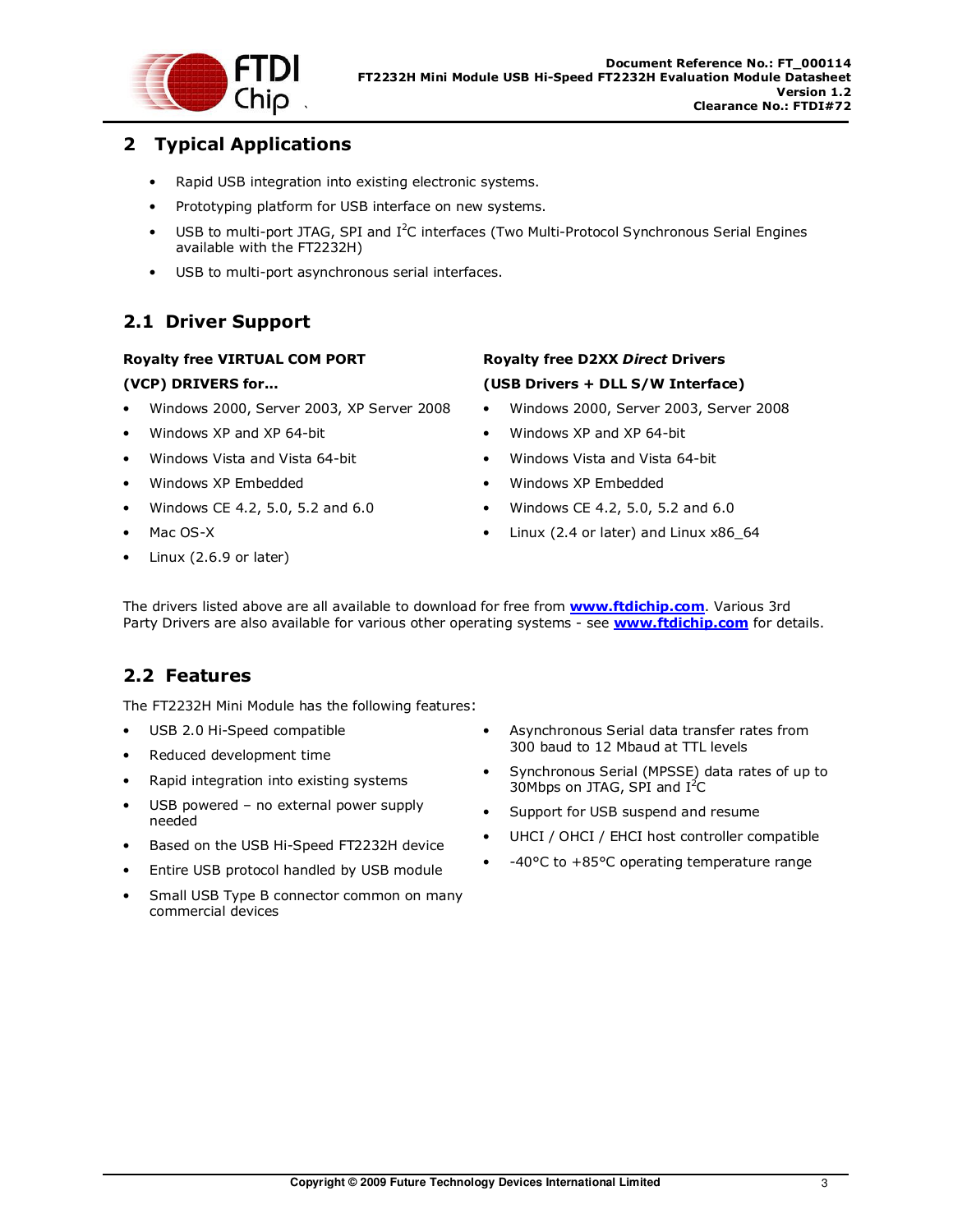

## 3 Electrical Details

The electrical details and connections to the FT2232H Mini Module are shown in Figure 3.1 and tables 3.1 and 3.2.



Figure 3.1 FT2232H Mini Module Electrical Connections (Top View)

| <b>Connector Pin</b> | Name            | Description                                 |
|----------------------|-----------------|---------------------------------------------|
| $CN2-1$              | V3V3            | 3.3VDC generated from VCC (output)          |
| $CN2-2$              | <b>GND</b>      | 0V Power pin                                |
| $CN2-3$              | V3V3            | 3.3VDC generated from VCC (output)          |
| $CN2-4$              | <b>GND</b>      | 0V Power pin                                |
| $CN2-5$              | V3V3            | 3.3VDC generated from VCC (output)          |
| $CN2-6$              | <b>GND</b>      | 0V Power pin                                |
| $CN2-7$              | AD <sub>0</sub> | FT2232H AD0 pin                             |
| $CN2-8$              | RESET#          | FT2232H RESET# pin                          |
| $CN2-9$              | AD <sub>2</sub> | FT2232H AD2 pin                             |
| CN2-10               | AD1             | FT2232H AD1 pin                             |
| $CN2-11$             | VIO             | Connected to all FT2232H VCCIO pins (input) |
| $CN2-12$             | AD3             | FT2232H AD3 pin                             |
| $CN2-13$             | AD <sub>5</sub> | FT2232H AD5 pin                             |
| $CN2-14$             | AD4             | FT2232H AD4 pin                             |
| CN2-15               | AD7             | FT2232H AD7 pin                             |
| CN2-16               | AD <sub>6</sub> | FT2232H AD6 pin                             |
| CN2-17               | AC1             | FT2232H AC1 pin                             |
| CN2-18               | AC <sub>0</sub> | FT2232H AC0 pin                             |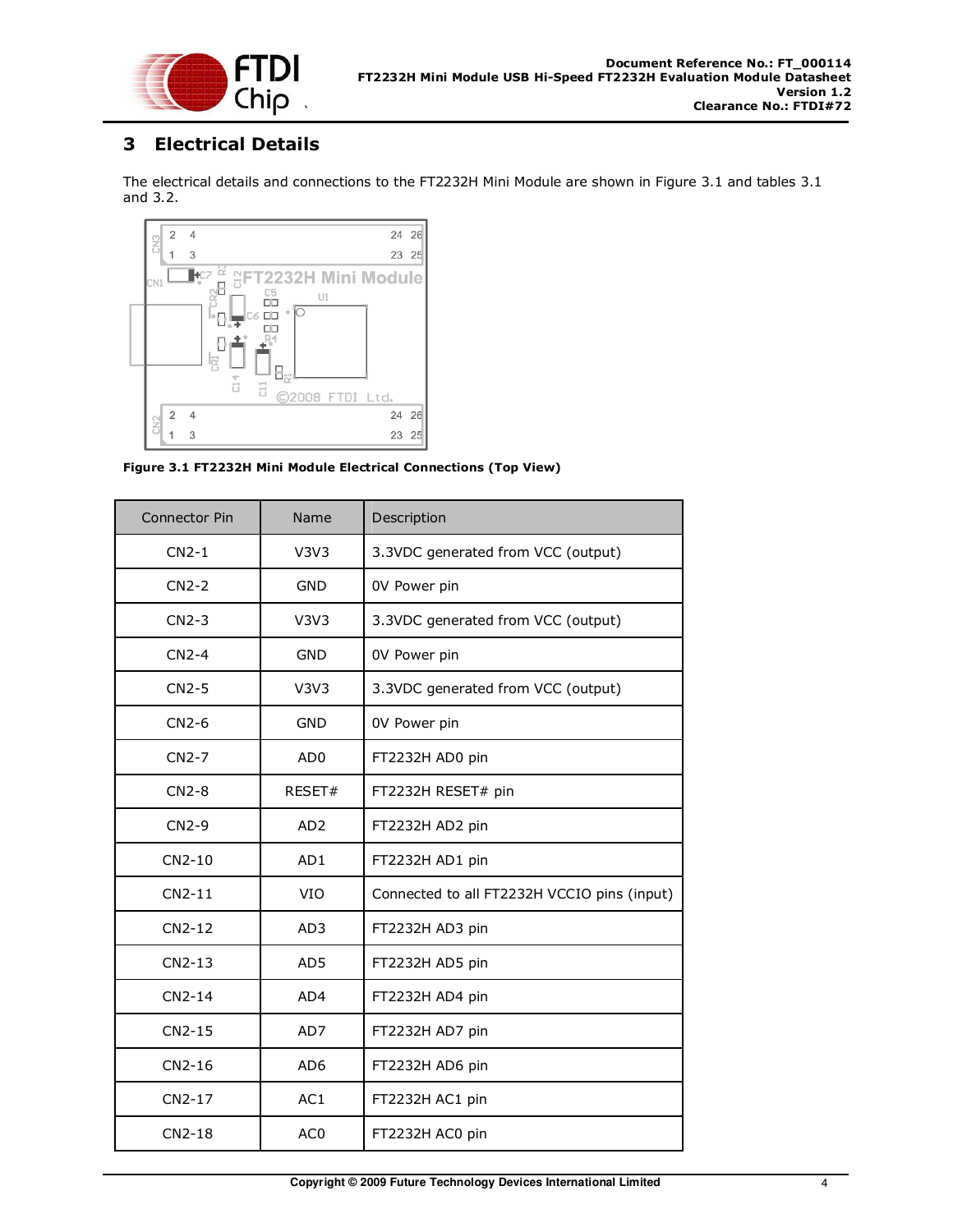

| $CN2-19$ | AC <sub>3</sub> | FT2232H AC3pin                              |
|----------|-----------------|---------------------------------------------|
| $CN2-20$ | AC <sub>2</sub> | FT2232H AC2 pin                             |
| $CN2-21$ | VIO             | Connected to all FT2232H VCCIO pins (input) |
| $CN2-22$ | AC4             | FT2232H AC4 pin                             |
| $CN2-23$ | AC <sub>6</sub> | FT2232H AC6 pin                             |
| CN2-24   | AC5             | FT2232H AC5 pin                             |
| $CN2-25$ | SUSPEND#        | FT2232H SUSPEND# pin                        |
| $CN2-26$ | AC7             | FT2232H AC7 pin                             |

Table 3.1 FT2232H Mini Module Connection – CN2

| <b>Connector Pin</b> | Name             | Description                                                   |
|----------------------|------------------|---------------------------------------------------------------|
| $CN3-1$              | <b>VBUS</b>      | USB VBUS power pin (output)                                   |
| $CN3-2$              | <b>GND</b>       | 0V Power pin                                                  |
| $CN3-3$              | <b>VCC</b>       | +5V Power pin (input) used to generate<br>V3V3, VPLL and VUSB |
| $CN3-4$              | <b>GND</b>       | 0V Power pin                                                  |
| $CN3-5$              | CS               | FT2232H EECS pin                                              |
| $CN3-6$              | <b>CLK</b>       | FT2232H EECLK pin                                             |
| CN3-7                | <b>DATA</b>      | FT2232H EEDATA pin                                            |
| $CN3-8$              | PWREN#           | FT2232H PWREN#                                                |
| $CN3-9$              | BC7              | FT2232H BC7 pin                                               |
| CN3-10               | BC <sub>6</sub>  | FT2232H BC6 pin                                               |
| $CN3-11$             | BC <sub>5</sub>  | FT2232H BC5 pin                                               |
| CN3-12               | VIO              | Connected to all FT2232H VCCIO pins (input)                   |
| CN3-13               | BC4              | FT2232H BC4 pin                                               |
| $CN3-14$             | BC <sub>3</sub>  | FT2232H BC3 pin                                               |
| CN3-15               | BC <sub>2</sub>  | FT2232H BC2 pin                                               |
| CN3-16               | BC <sub>1</sub>  | FT2232H BC1 pin                                               |
| CN3-17               | BC <sub>0</sub>  | FT2232H BC0 pin                                               |
| CN3-18               | B <sub>D</sub> 7 | FT2232H BD7 pin                                               |
| CN3-19               | BD <sub>6</sub>  | FT2232H BD6 pin                                               |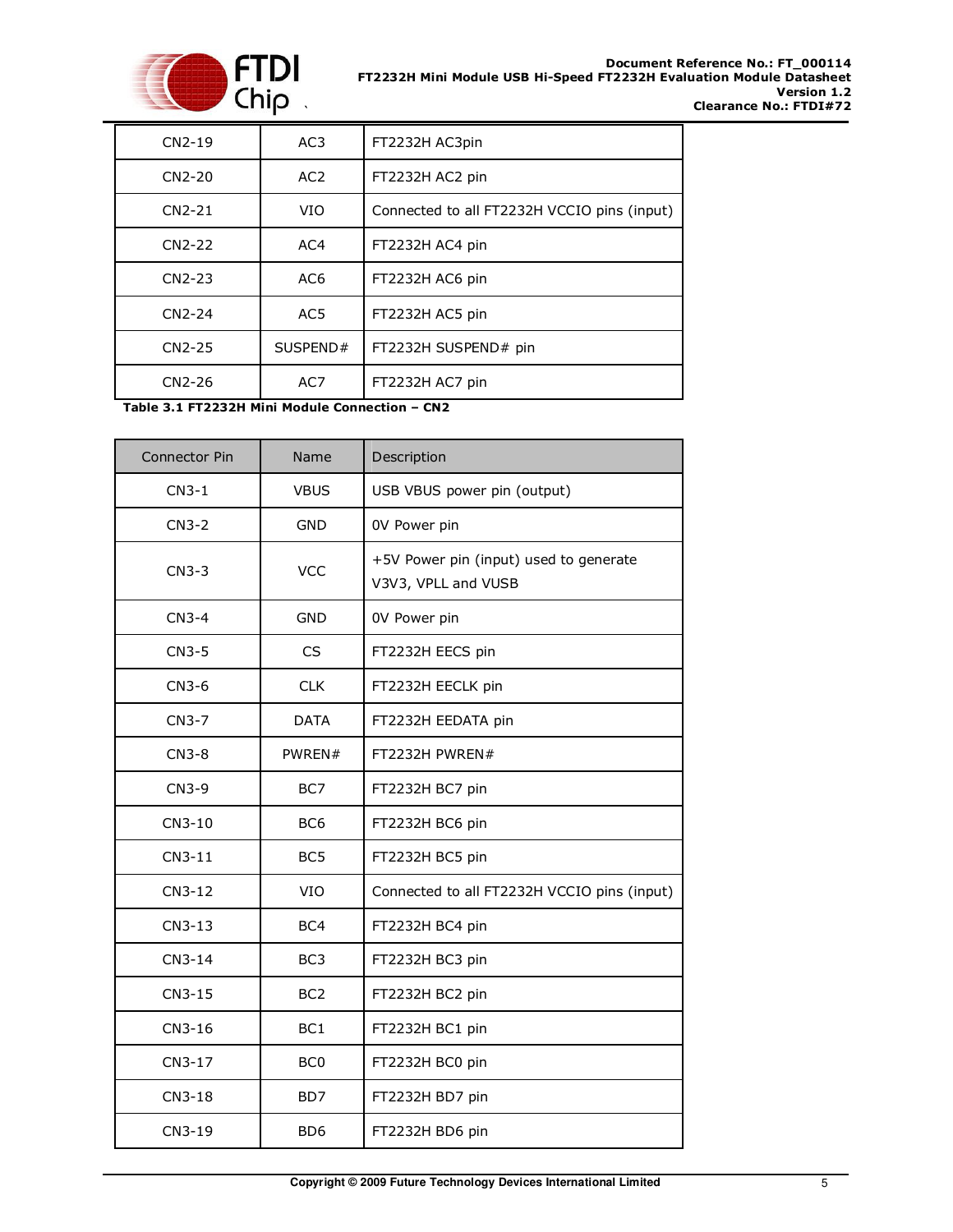

| CN3-20   | BD5                         | FT2232H BD5 pin                             |
|----------|-----------------------------|---------------------------------------------|
| $CN3-21$ | BD4                         | FT2232H BD4 pin                             |
| CN3-22   | <b>VIO</b>                  | Connected to all FT2232H VCCIO pins (input) |
| $CN3-23$ | BD <sub>3</sub>             | FT2232H BD3 pin                             |
| CN3-24   | BD <sub>2</sub>             | FT2232H BD2 pin                             |
| CN3-25   | B <sub>D</sub> 1            | FT2232H BD1 pin                             |
| CN3-26   | B <sub>D</sub> <sub>0</sub> | FT2232H BD0 pin                             |

#### Table 3.2 FT2232H Mini Module Connection – CN3

In most cases, the FT2232H pin is connected directly to the associated pin on CN2 or CN3.

The FT2232H Mini Module allows configuration with both USB Bus-powered and USB Self-powered designs:

#### USB Bus-powered:

- 1) Connect VBUS to VCC (CN3, pin 1 to CN3, pin 3). This connection takes the power from the USB bus (VBUS) and connects it to the voltage regulator input on the FT2232H Mini Module. The voltage regulator, in turn, provides V3V3, VPLL and VUSB power inputs to the FT2232H chip.
- 2) Connect V3V3 to VIO (CN2, pins 1, 3 & 5 to CN2, pins 11 & 21 and CN3, pins 12 & 22). This connection provides the correct 3.3VDC operating voltage for VCCIO on the FT2232H chip.

#### USB Self-Powered:

- 1) Leave VBUS (CN3, pin 1) unconnected.
- 2) Connect an external 5.0VDC power supply to VCC (5.0VDC to CN3, pin 3). This connection takes provides power from an external power supply and connects it to the voltage regulator input on the FT2232H Mini Module. See the FT2232H data sheet for allowable VCC input voltage ranges.
- 3) Connect V3V3 to VIO (CN2, pins 1, 3 & 5 to CN2, pins 11 & 21 and CN3, pins 12 & 22). This connection provides the correct 3.3VDC operating voltage for VCCIO on the FT2232H chip.
- 4) Use MPROG to change the USB power descriptor to "Self-Powered". This setting indicates to the host system that the USB Host port does not need to supply power to the device. MPROG is a utility provided by FTDI to program various features of the FT-series USB client ICs. In order to access settings for the FT2232H, MPROG, version 3.5 or later is required. MPROG is available through the Utilities section of the FTDI web site.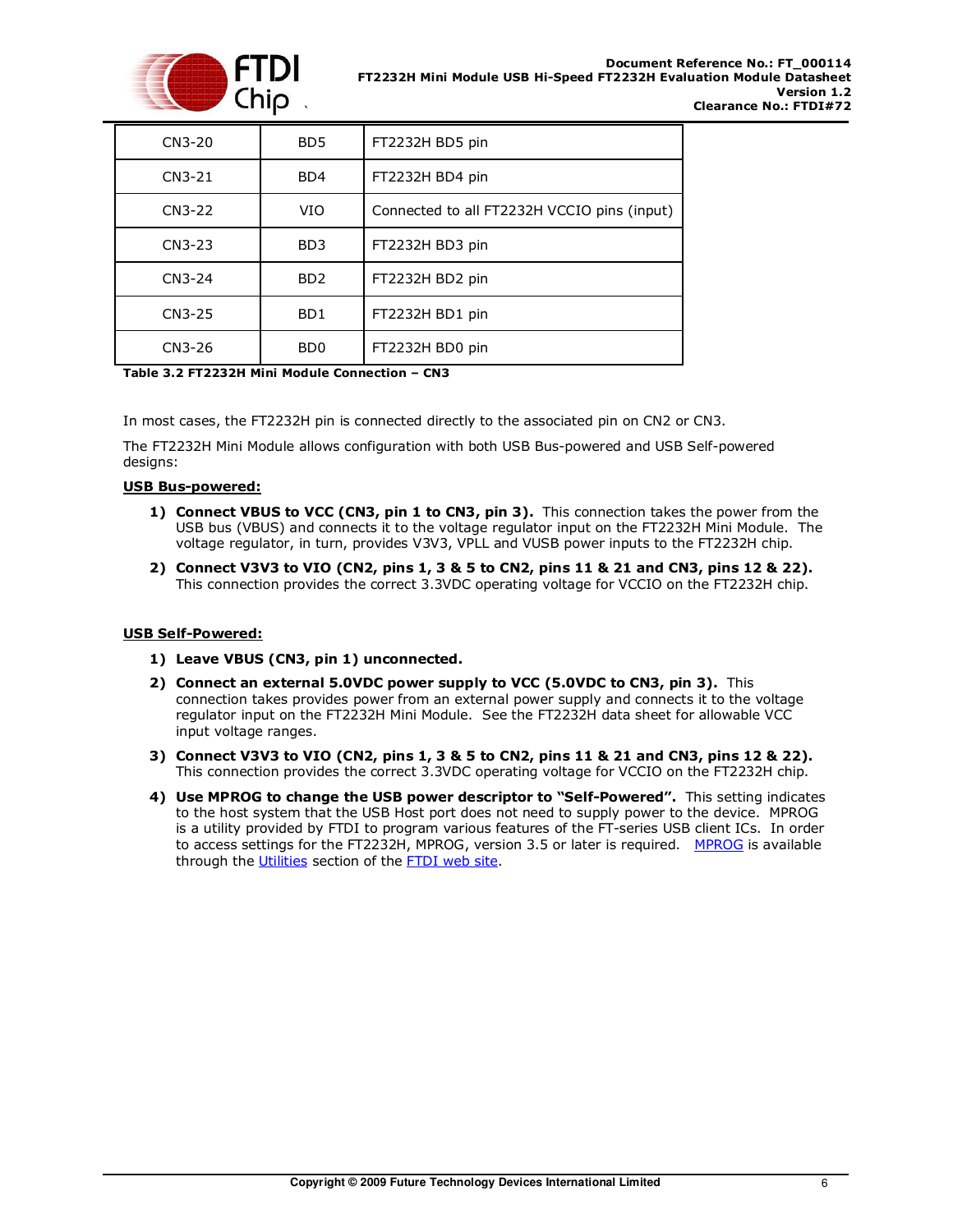

## 4 Mechanical details

The mechanical details (top view) of the FT2232H Mini Module are shown in Figure 4.1:



Figure 4.1 FT2232H Mini Module Dimensions (Top and Side Views)

All dimensions are in millimetres.

The headers CN2 and CN3 are mounted to the bottom of the PCB. The overall height below the PCB is 8.5mm, with a body which exposes 6.0mm of the pins. The pins are 0.025 inch square.

The mini-B USB connector has a height of 3.9mm.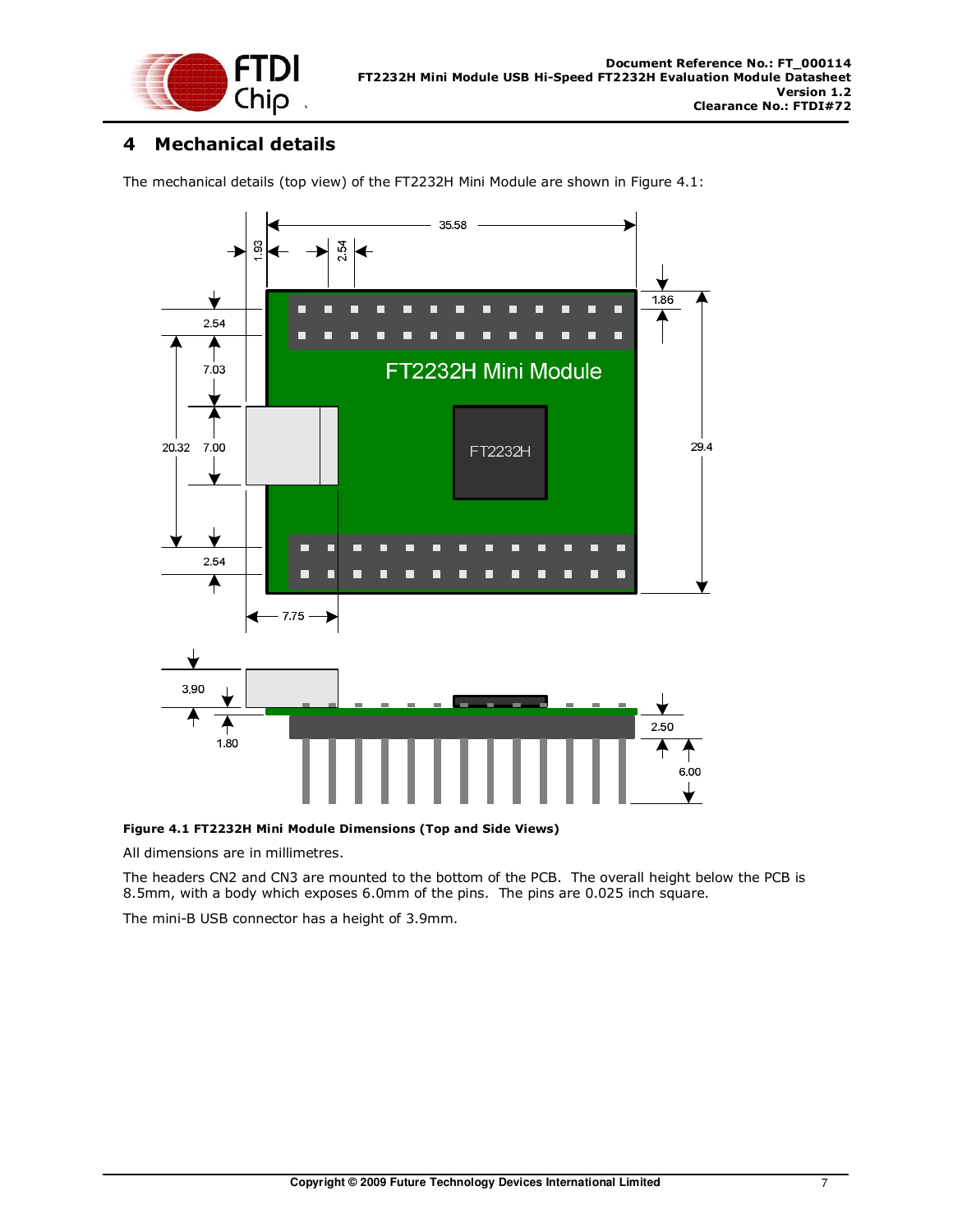

## 5 Schematic Diagram



Figure 5.1 FT2232H Mini Module Schematic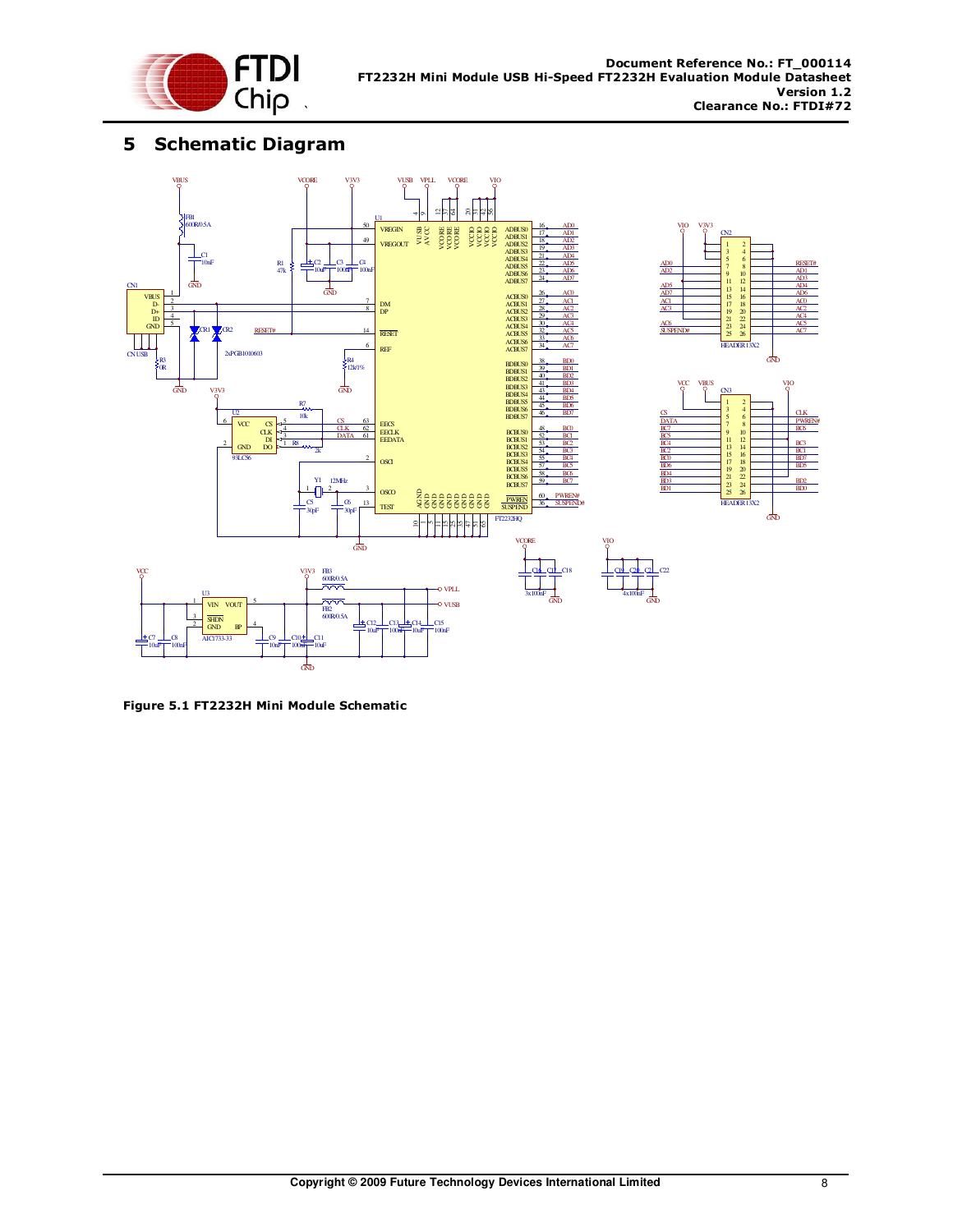

### 6 Contact Information

#### Head Office – Glasgow, UK

Future Technology Devices International Limited Unit 1, 2 Seaward Place, Centurion Business Park Glasgow, G41 1HH United Kingdom Tel: +44 (0) 141 429 2777 Fax: +44 (0) 141 429 2758

E-mail (Sales) sales1@ftdichip.com<br>
E-mail (Support) support1@ftdichip.com support1@ftdichip.com<br>admin1@ftdichip.com E-mail (General Enquiries)<br>Web Site URL Web Site URL http://www.ftdichip.com<br>Web Shop URL http://www.ftdichip.com http://www.ftdichip.com

#### Branch Office – Taipei, Taiwan

Future Technology Devices International Limited (Taiwan) 2F, No. 516, Sec. 1, NeiHu Road Taipei 114 Taiwan , R.O.C. Tel: +886 (0) 2 8797 1330 Fax: +886 (0) 2 8751 9737

E-mail (Sales) tw.sales1@ftdichip.com E-mail (Support) tw.support1@ftdichip.com E-mail (General Enquiries) tw.admin1@ftdichip.com Web Site URL http://www.ftdichip.com

#### Branch Office – Hillsboro, Oregon, USA

Future Technology Devices International Limited (USA) 7235 NW Evergreen Parkway, Suite 600 Hillsboro, OR 97123-5803 USA Tel: +1 (503) 547 0988 Fax: +1 (503) 547 0987

E-Mail (Sales) us.sales@ftdichip.com<br>
E-mail (Support) us.support@ftdichip.com us.support@ftdichip.com<br>us.admin@ftdichip.com E-mail (General Enquiries)<br>Web Site URL http://www.ftdichip.com

#### Branch Office – ShangHai, China

Future Technology Devices International Limited (China) Room 408, 317 Xianxia Road, ChangNing District, ShangHai, P.R. China

Tel: +86 (21) 62351596 Fax: +86 (21) 62351595

E-Mail (Sales) cn.sales@ftdichip.com<br>E-mail (Support) cn.support@ftdichip.com cn.support@ftdichip.com E-Mail (General Enquiries) cn.admin@ftdichip.com<br>Web Site URL build build build build http://www.ftdichip.com http://www.ftdichip.com

#### **Distributor and Sales Representatives**

Please visit the Sales Network page of the FTDI Web site for the contact details of our distributor(s) and sales representative(s) in your country.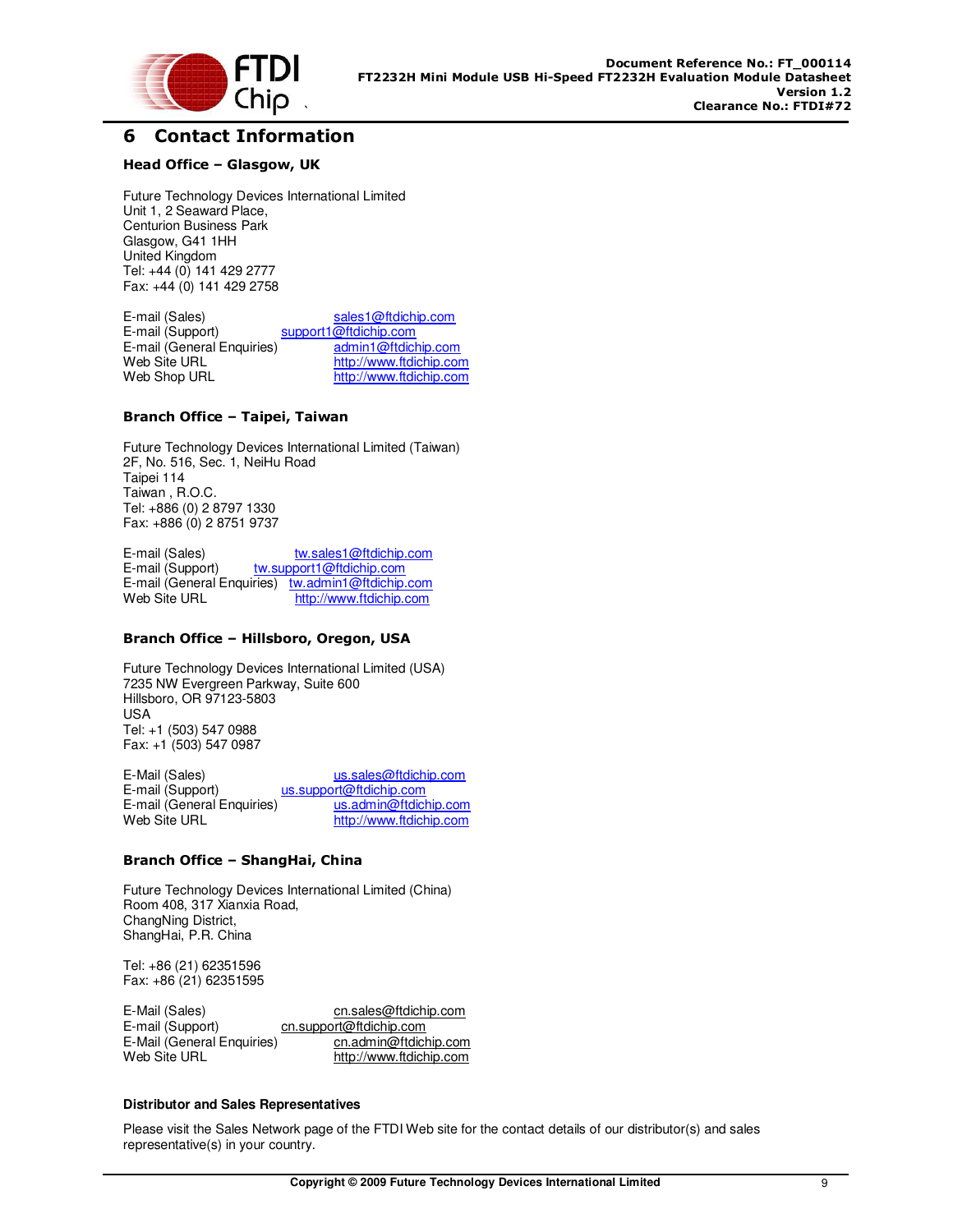

## Appendix A – FT2232H EEPROM Configuration

The FT2232H Mini Module utilizes an EEPROM which contains the USB configuration descriptors for the FT2232H. When the Mini Module is plugged into a PC or a USB reset is performed, the PC will read these descriptors. The default values stored into the EEPROM are defined in Table 6.1.

| Parameter                            | Value              | <b>Notes</b>                                                                                                                                                              |
|--------------------------------------|--------------------|---------------------------------------------------------------------------------------------------------------------------------------------------------------------------|
| USB Vendor ID (VID)                  | 0403h              | FTDI default VID (hex)                                                                                                                                                    |
| USB Product UD (PID)                 | 6010h              | FTDI default PID (hex)                                                                                                                                                    |
| Serial Number Enabled?               | Yes                |                                                                                                                                                                           |
| Serial Number                        | See Note           | A unique serial number is generated and programmed into<br>the EEPROM during device final test.                                                                           |
| Pull down I/O Pins in USB<br>Suspend | Disabled           | Enabling this option will make the device pull down on the<br>UART interface lines when the power is shut off (PWREN#<br>is high).                                        |
| Manufacturer Name                    | <b>FTDI</b>        |                                                                                                                                                                           |
| Product Description                  | FT2232H_MM         |                                                                                                                                                                           |
| Max Bus Power Current                | 500mA              |                                                                                                                                                                           |
| Power Source                         | <b>Bus Powered</b> |                                                                                                                                                                           |
| Device Type                          | FT2232             |                                                                                                                                                                           |
| <b>USB Version</b>                   | 0200               | Returns USB 2.0 device description to the host.<br>Note: The device is be a USB 2.0 Full Speed device<br>(12Mb/s) as opposed to a USB 2.0 High Speed device<br>(480Mb/s). |
| Remote Wake Up                       | Enabled            | Taking RI# low will wake up the USB host controller from<br>suspend.                                                                                                      |
| High Current I/Os                    | Enabled            | Enables the high drive level on the UART and CBUS I/O<br>pins.                                                                                                            |
| Load VCP Driver                      | Disabled           | Makes the device load the VCP driver interface for the<br>device.                                                                                                         |
| Invert TXD                           | Disabled           | Signal on this pin becomes TXD# if enable.                                                                                                                                |
| Invert RXD                           | Disabled           | Signal on this pin becomes RXD# if enable.                                                                                                                                |
| Invert $RTS#$                        | Disabled           | Signal on this pin becomes RTS if enable.                                                                                                                                 |
| Invert CTS#                          | Disabled           | Signal on this pin becomes CTS if enable.                                                                                                                                 |

Table 6.1 Default Internal EEPROM Configuration

The EEPROM on the FT2232H Mini Module can be re-programmed over USB using the utility program MPROG. MPROG can be downloaded from the **www.ftdichip.com**. Version 3.5 or later is required for the FT2232H chip. Users who do not have their own USB Vendor ID but who would like to use a unique Product ID in their design can apply to FTDI for a free block of unique PIDs. Contact FTDI support for this service.